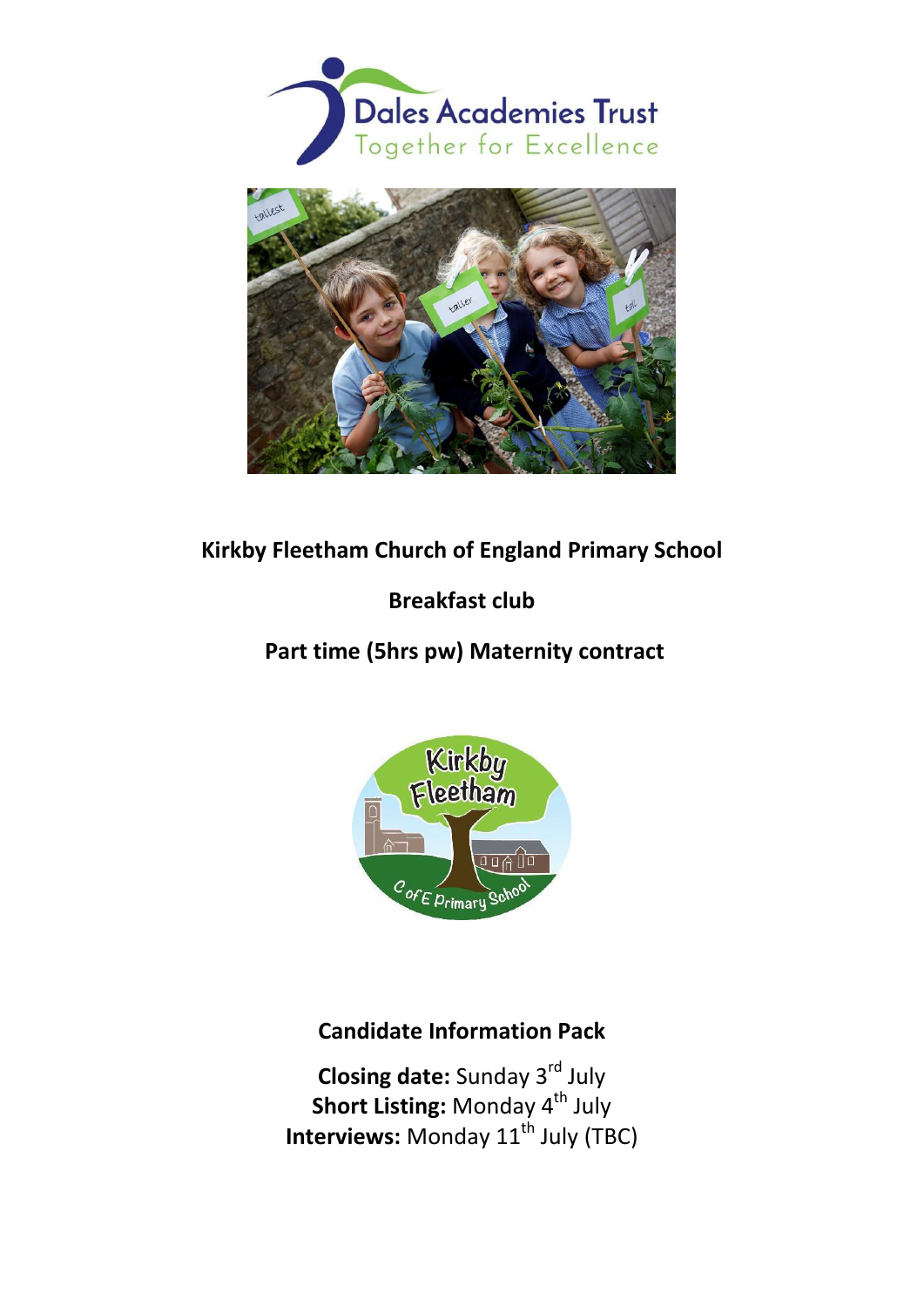



# **Welcome to Dales Academies Trust, North Yorkshire**

*Dear candidate* 

*Thank you for taking your time to download our application pack and expressing your interest in the position of Breakfast club leader at Kirkby Fleetham Church of England Primary School, a school within Dales Academies Trust (Dales).* 

*This pack has been developed to provide you with a summary of all the information you need to consider when applying for a job within Dales.* 

*Within the pack you will find a job description, a person specification, information about the school and the Trust, as well as details of how to apply for this post should you choose to make an application.* 

*We wish you every success with your application and we look forward to meeting you in the near future.* 

**Damian Chubb**  CEO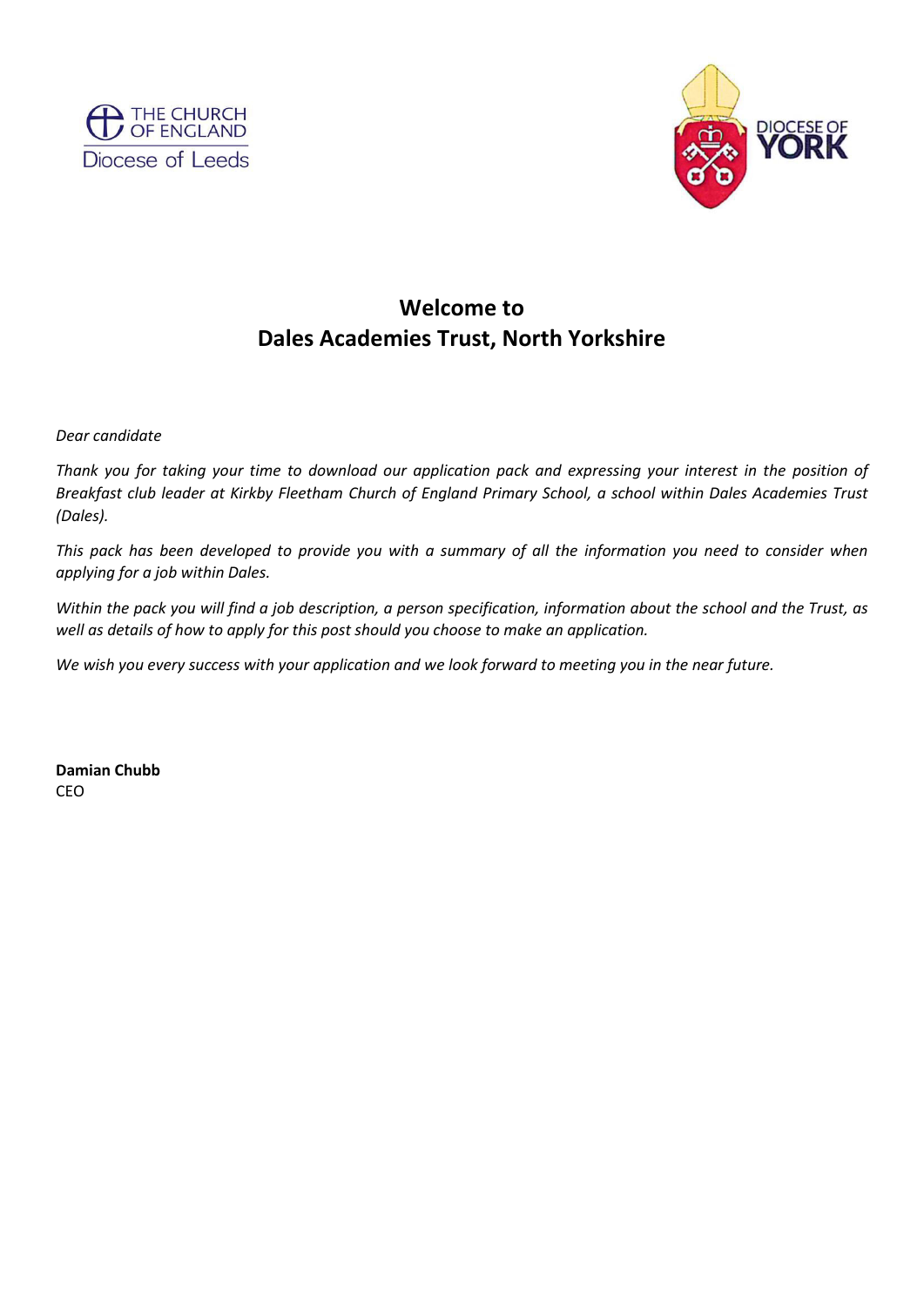

### **GTA Grade C (2-4) to run Breakfast club Required for Tuesday 6th September Part time 1-5 hrs Maternity Cover**

| Grade/Band                      | GTA, Grade C, Scale point 2-4 (£18,516 - £19,264 pro rata) |  |  |
|---------------------------------|------------------------------------------------------------|--|--|
| <b>Minimum Age Requirement</b>  | N/A                                                        |  |  |
| <b>Vacancy Hours</b>            | Part-time position 5 hours per week, Term Time Only        |  |  |
| <b>Working hours</b>            | 8am- 9am Mon-Friday                                        |  |  |
| <b>Contract Type</b>            | <b>Maternity cover</b>                                     |  |  |
| <b>Weekend Working</b>          | N/A                                                        |  |  |
| <b>Application Closing Date</b> | Sunday 3rd July                                            |  |  |
| <b>Salary Range</b>             | <b>NJC Pay Structure</b>                                   |  |  |
| <b>Shortlisting Date</b>        | Monday 4 <sup>th</sup> July 9am                            |  |  |
| <b>Interview Date</b>           | Monday 11 <sup>th</sup> July (TBC)                         |  |  |
| <b>Venue for Interview</b>      | Kirkby Fleetham Church of England Primary School           |  |  |
|                                 |                                                            |  |  |

#### **Advert Details**

The Head Teacher and Governors of Kirkby Fleetham Church of England Primary School are seeking to appoint an, enthusiastic and inspirational GTA to work with a small group of children each morning to run our breakfast club. The contract is for maternity cover and is expected to end July 2023. We are also advertising for a GTA to work in EYFS/KS1 and this post could be combined with that.

#### *We are looking for a candidate who is:*

- An enthusiastic and hard-working team player
- Energetic, motivated, positive with a can-do attitude Committed to high-standards and expectations
- Creative, interesting and willing to take risks
- Resilient and flexible
- Personable with a good sense of humour
- Willing to support the Christian ethos of the school

#### *What we can offer:*

- Happy and welcoming pupils, staff, governors and parents
- Pupils with good behaviour and a thirst for knowledge
- A warm, collegiate and supportive environment in which to work, learn and develop
- Opportunity to work in collaboration with other schools and be part of the establishment of the Dales Academies Trust
- A chance to be part of a caring, Christian environment with exciting visions for the future

The successful candidate will become part of a team that is enthusiastically driving the schools forward and building upon their achievements and strengths. We are a warm, inclusive family school with a strong Christian ethos, a sense of community and a commitment to excellence for all children in our care. We aim to ensure that our children feel safe, happy and achieve their potential as a unique individual and as a learner. Christian values are at the heart of all that we do.

We are committed to safeguarding and promoting the welfare of children, young people and vulnerable adults. We expect all staff and volunteers to share this commitment. The school is also committed to safer recruitment procedures. This post is subject to an Enhanced Disclosure and Barring Check.

**We welcome visitors to our lovely school would really like to meet you prior to your application. If you would like to request an application pack or arrange a visit to the school, please contact the school office and speak to Mrs Kat Hunter** 

**(01609 748431 or email kfadmin@eckf.dalesmat.org).** 

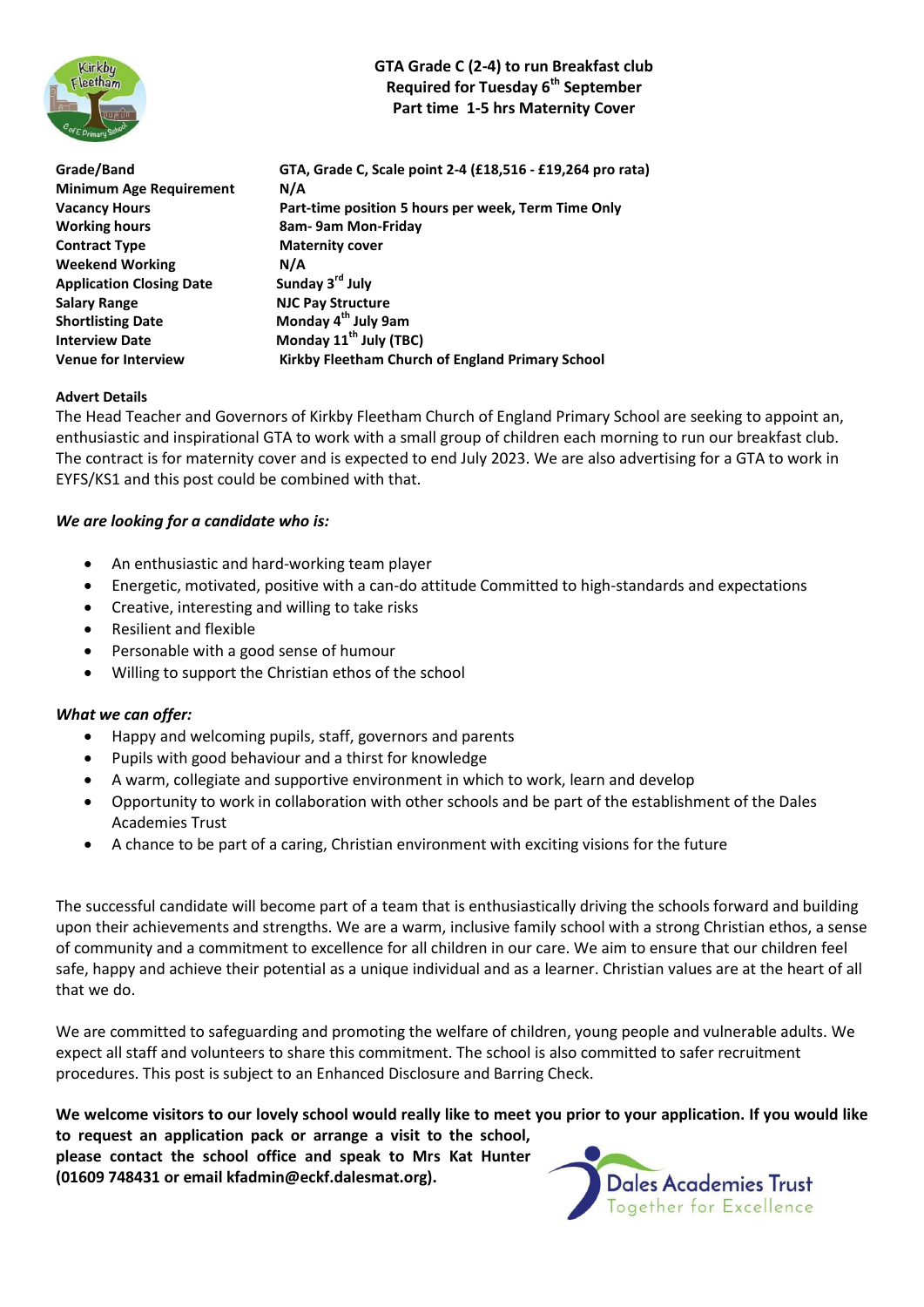## **Background**

## **Dales Academies Trust**

Dales Academies Trust is a Multi Academy Trust (MAT), with sponsor status, for the northern church schools of the Anglican Dioceses of Leeds and York.

As with the other church MATs across both dioceses, the Trust is open to church and non-church schools with a core purpose of providing an inclusive education for children of any ability, culture, gender, sexuality, faith or no faith. The ethos will be derived from and informed by the Church of England's commitment to education and schooling over more than 200 years.

To date Dales consists of the following schools:

- 
- 
- 
- 
- East Cowton Church of England Primary School
- Ainderby Steeple Church of England Primary School
- Carnagill Primary School
- All Saints Church of England Academy (Secondary) Kirkby Fleetham Church of England Primary School
- Barton Church of England Primary School Middleton Tyas Church of England Primary School
- Croft Church of England Primary School **••** Ravensworth Church of England Primary School
- Eppleby Forcett Church of England Primary School Richmond Church of England Primary & Nursery School
	- South Otterington Church of England Primary School
	- Thornaby Church of England Primary
	- St Francis of Assisi Church of England Primary school

### **Kirkby Fleetham CE School**

Our vision statement 'Building Futures with love' is at the heart of all we do and our staff are committed to ensuring that all children are able to be the very best that they can be. We provide an exciting, rich and varied curriculum to challenge and inspire our pupils and give them every opportunity to flourish. Recently judged to be good by Ofsted, we value academic and personal success and have high expectations of behaviour and effort. Our children have fun together and work hard together.



Our school is a very happy and unique small school providing Nursery places and wrap around care for children from 3 – 11 years. We work in close collaboration with Ravensworth, East Cowton and Barton Church of England Schools under the leadership of one Headteacher and one leadership team, whilst ensuring that the individual identities of each school are cherished.

School Leaders work together to provide an exceptional curriculum and enrichment opportunities and we believe that every child should be encouraged to achieve the highest standards possible, in an atmosphere where all success, great or small, is properly celebrated.

Our School is a charming Victorian building located in the picturesque village of Kirkby Fleetham in North Yorkshire. It is 8 miles to the west of Northallerton and 5 miles north of Bedale, just a few minutes' drive from the A1. There is an active Friends of the School organisation, and parents are actively involved in school life.

Visits to school are welcome and encouraged. Please telephone the school secretary, Mrs Kat Hunter to arrange a convenient time. Completed application forms should be returned by email to kfadmin@eckf.dalesmat.org by Sunday 3<sup>rd</sup> July.

It is expected that *interviews* for the post will be held on Monday 11<sup>th</sup> July 2022. Please alert referees that we may request references at short notice.

The following headings may be helpful in completing your letter of application.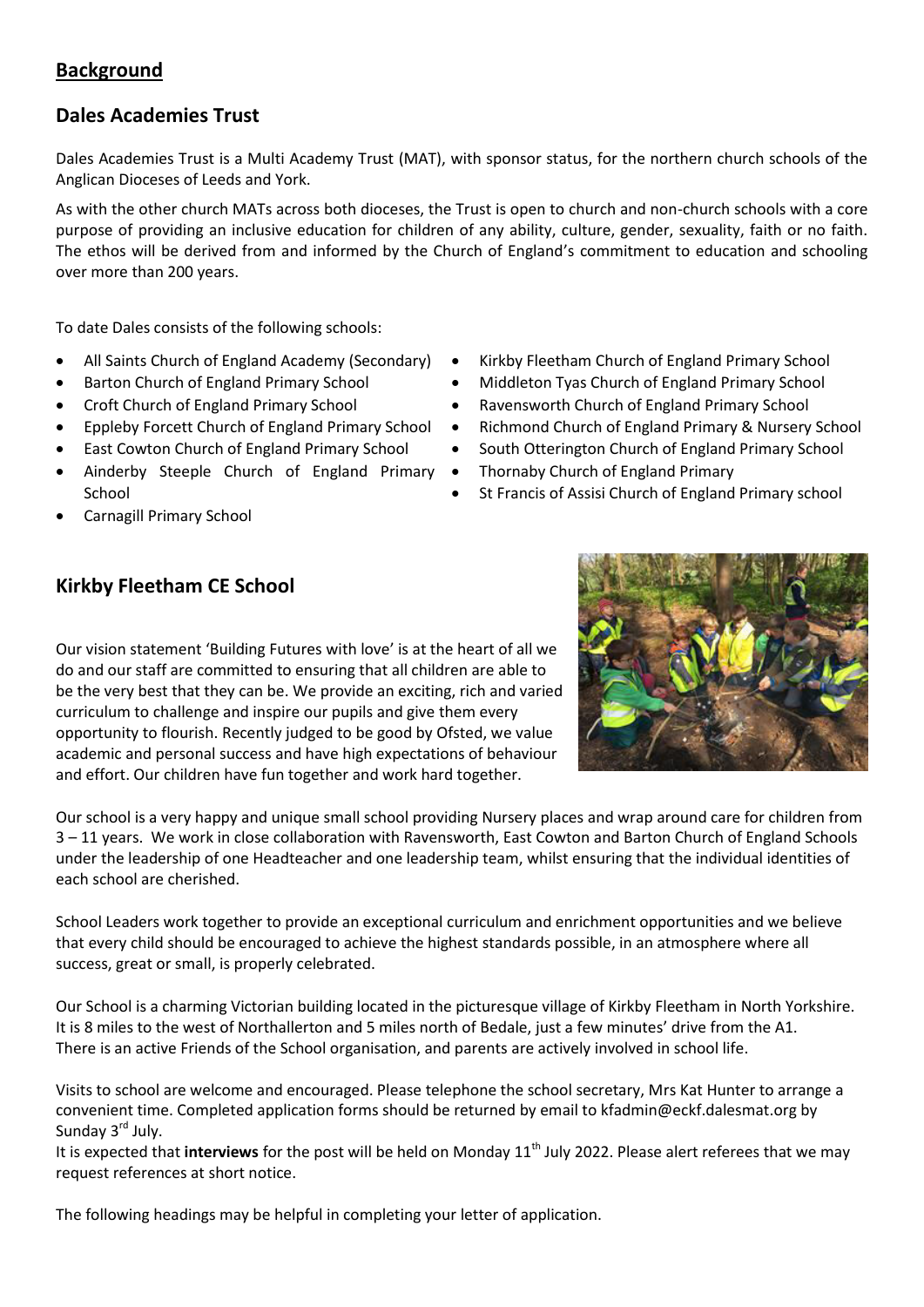- Qualifications for the post.
- Experience and how this may apply to the post.
- Personal strengths, abilities and skills in support of your application.

Details of the interview arrangements will be sent out to those on the shortlist. Thank you in advance for completing your application. If you have not heard from us by 8/7/22, please assume you have not been successful this time.

Yours sincerely Helen Dudman Mrs Helen Dudman Head Teacher

In relation to Data Protection, Information Security and Confidentiality, all staff are required to comply with the school's policies and supporting documentation in respect of these issues.

#### **Terms and Conditions**

The employer for this post is the Dales Academies Trust.

The post is based at Kirkby Fleetham C E Primary School

An Enhanced DBS is required for this post.

**Closing date:** Sunday 3<sup>rd</sup> July **Short Listing: Monday 4<sup>th</sup> July Interviews:** Monday 11<sup>th</sup> July (TBC)

If you would like to apply for this position, please complete the application form and submit it to [kfadmin@eckf.dalesmat.org](mailto:kfadmin@eckf.dalesmat.org)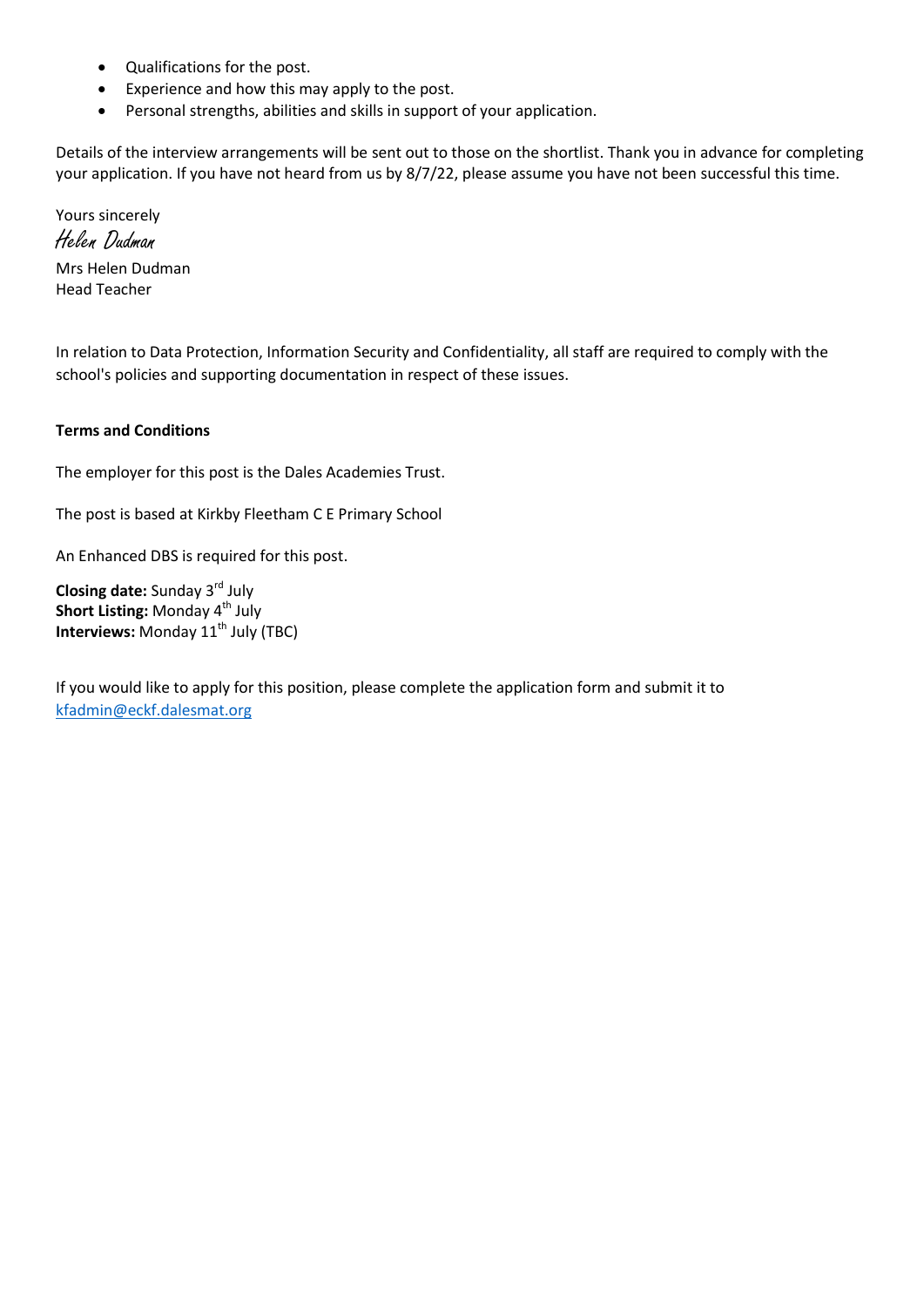| POST:                                                                    | <b>GTA Breakfast club Assistant</b>                                                                                                                                                                                                                        |  |  |  |  |
|--------------------------------------------------------------------------|------------------------------------------------------------------------------------------------------------------------------------------------------------------------------------------------------------------------------------------------------------|--|--|--|--|
| <b>GRADE:</b>                                                            | Grade C                                                                                                                                                                                                                                                    |  |  |  |  |
| <b>RESPONSIBLE TO:</b>                                                   | Headteacher                                                                                                                                                                                                                                                |  |  |  |  |
| <b>STAFF MANAGED:</b>                                                    | None                                                                                                                                                                                                                                                       |  |  |  |  |
| $\overline{7}$<br><b>POST REF:</b><br><b>JOB FAMILY:</b>                 |                                                                                                                                                                                                                                                            |  |  |  |  |
| <b>JOB PURPOSE:</b>                                                      | The core focus of this job is to assist with supporting the school with the provision of<br>extended care. The post holder will do this by supervising children and organising<br>activities.                                                              |  |  |  |  |
| <b>JOB CONTEXT:</b>                                                      | The out of hours school club provides a safe environment for children prior or after<br>school, and encourages health eating and creative play opportunities.                                                                                              |  |  |  |  |
|                                                                          | Enhanced DBS clearance is required for this post                                                                                                                                                                                                           |  |  |  |  |
|                                                                          | An ability to fulfil all spoken aspects of the role with confidence through the medium of<br>English                                                                                                                                                       |  |  |  |  |
|                                                                          | <b>ACCOUNTABILITIES / MAIN RESPONSIBILITIES</b>                                                                                                                                                                                                            |  |  |  |  |
| <b>Operational Issues</b>                                                | Maintain a register of children<br>$\bullet$<br>Prepare and set up room as required<br>$\bullet$<br>Administer basic first aid as required<br>$\bullet$<br>Undertake the personal care of children as required, including toileting, dressing,<br>sickness |  |  |  |  |
| <b>Communications</b>                                                    | Ensure the children and young persons are supervised at all times<br>Close liaison with parents, colleagues, pupils<br>$\bullet$                                                                                                                           |  |  |  |  |
|                                                                          | Encourage parental involvement and support<br>$\bullet$<br>Communicate with school staff as appropriate<br>$\bullet$                                                                                                                                       |  |  |  |  |
| <b>Resource</b><br>management/<br><b>Buildings and</b><br>Infrastructure | Ensure the building is safe and secure for the children and young persons at all times<br>$\bullet$<br>Ensures play equipment and materials are properly used, maintained and stored and<br>report any damages to the Playleader/Supervisor                |  |  |  |  |
| Systems and<br>Information                                               | Maintain accurate records as required, to include completion of accident book,<br>$\bullet$<br>register of child's attendance, up to date emergency contact details                                                                                        |  |  |  |  |
| Planning and<br>Organising                                               | Plan and provide a variety of safe, creative and appropriate play opportunities                                                                                                                                                                            |  |  |  |  |
| Safeguarding                                                             | Responsible for promoting and safeguarding the welfare of the children and young<br>$\bullet$<br>people.                                                                                                                                                   |  |  |  |  |
| <b>Data Protection</b>                                                   | To comply with Dales Academies Trust policies and supporting documentation in<br>$\bullet$<br>relation to Information Governance this includes Data Protection, Information Security<br>and Confidentiality.                                               |  |  |  |  |
| <b>Health and Safety</b>                                                 | Be aware of and implement your health and safety responsibilities as an employee<br>$\bullet$<br>and where appropriate any additional specialist or managerial health and safety                                                                           |  |  |  |  |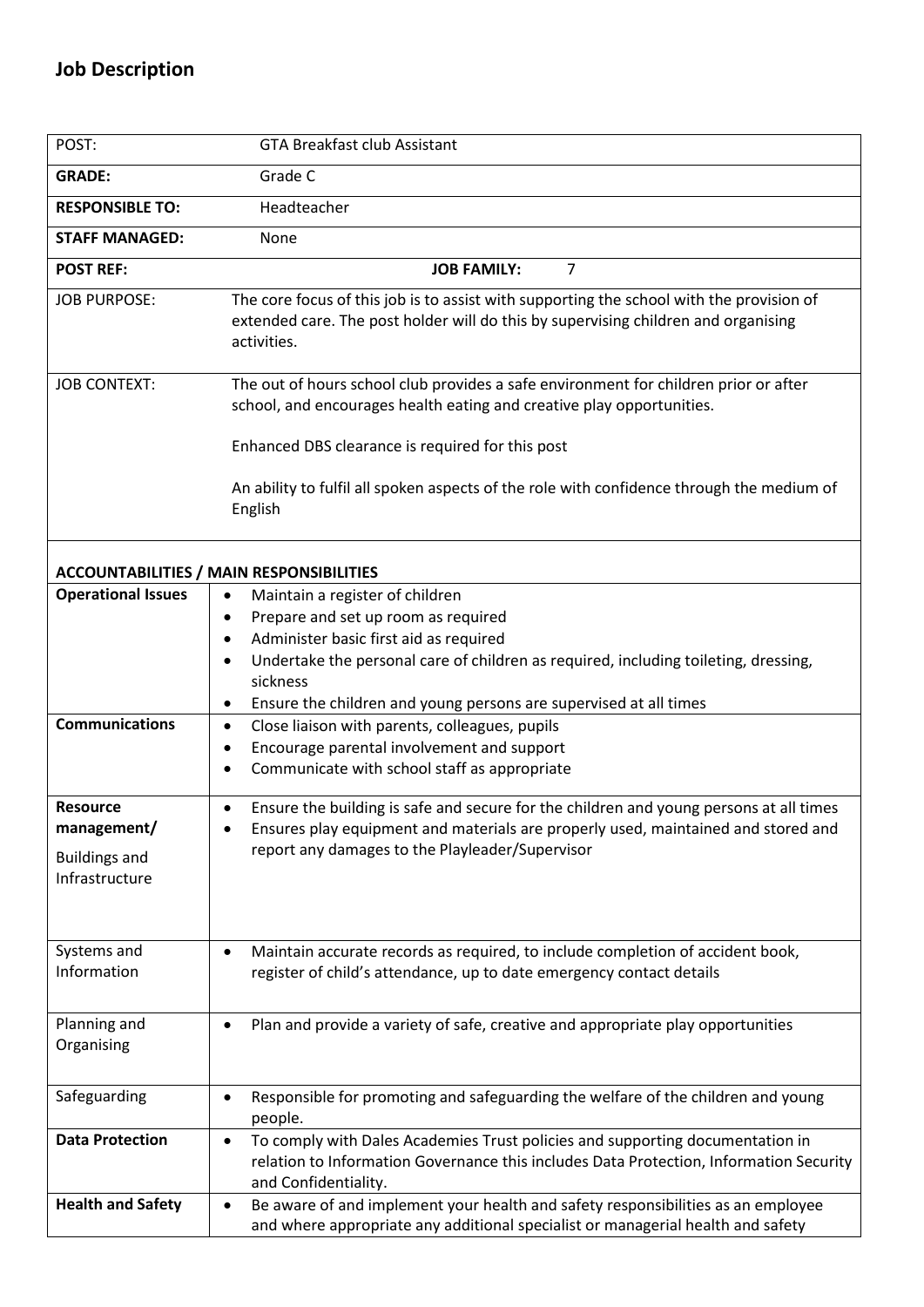|                         | responsibilities as defined in the Health and Safety policy and procedure.                                                                                                                                                                                                                                                                                                                                                                                                                         |  |  |  |
|-------------------------|----------------------------------------------------------------------------------------------------------------------------------------------------------------------------------------------------------------------------------------------------------------------------------------------------------------------------------------------------------------------------------------------------------------------------------------------------------------------------------------------------|--|--|--|
|                         | To work with colleagues and others to maintain health, safety and welfare within the<br>$\bullet$                                                                                                                                                                                                                                                                                                                                                                                                  |  |  |  |
|                         | working environment.                                                                                                                                                                                                                                                                                                                                                                                                                                                                               |  |  |  |
|                         | Ensure all accidents and emergencies are dealt with according to the policy<br>$\bullet$                                                                                                                                                                                                                                                                                                                                                                                                           |  |  |  |
|                         | Assist in ensuring the safety of all children in the event of a fire/drill or other<br>$\bullet$                                                                                                                                                                                                                                                                                                                                                                                                   |  |  |  |
|                         | emergency                                                                                                                                                                                                                                                                                                                                                                                                                                                                                          |  |  |  |
| <b>Equalities</b>       | We aim to make sure that services are provided fairly to all sections of our<br>$\bullet$                                                                                                                                                                                                                                                                                                                                                                                                          |  |  |  |
|                         | community, and that all our existing and future employees have equal opportunities.                                                                                                                                                                                                                                                                                                                                                                                                                |  |  |  |
|                         | Within own area of responsibility work in accordance with the aims of the Equality<br>$\bullet$                                                                                                                                                                                                                                                                                                                                                                                                    |  |  |  |
|                         | <b>Policy Statement</b>                                                                                                                                                                                                                                                                                                                                                                                                                                                                            |  |  |  |
| <b>Flexibility</b>      | Dales Academies Trust provides front line services, which recognises the<br>$\bullet$<br>need to respond flexibly to changing demands and circumstances.<br>Whilst this job outline provides a summary of the post, this may need to<br>be adapted or adjusted to meet changing circumstances. Such changes<br>would be commensurate with the grading of the post and would be<br>subject to consultation. All staff are required to comply with County<br><b>Council Policies and Procedures.</b> |  |  |  |
| <b>Customer Service</b> | The Trust requires a commitment to equity of access and outcomes, this<br>$\bullet$<br>will include due regard to equality, diversity, dignity, respect and human<br>rights and working with others to keep vulnerable people safe from abuse<br>and mistreatment.                                                                                                                                                                                                                                 |  |  |  |
|                         | The Trust requires that staff offer the best level of service to their customers and<br>٠                                                                                                                                                                                                                                                                                                                                                                                                          |  |  |  |
|                         | behave in a way that gives them confidence. Customers will be treated as individuals,                                                                                                                                                                                                                                                                                                                                                                                                              |  |  |  |
|                         | with respect for their diversity, culture and values.                                                                                                                                                                                                                                                                                                                                                                                                                                              |  |  |  |
| Date of Issue:          |                                                                                                                                                                                                                                                                                                                                                                                                                                                                                                    |  |  |  |